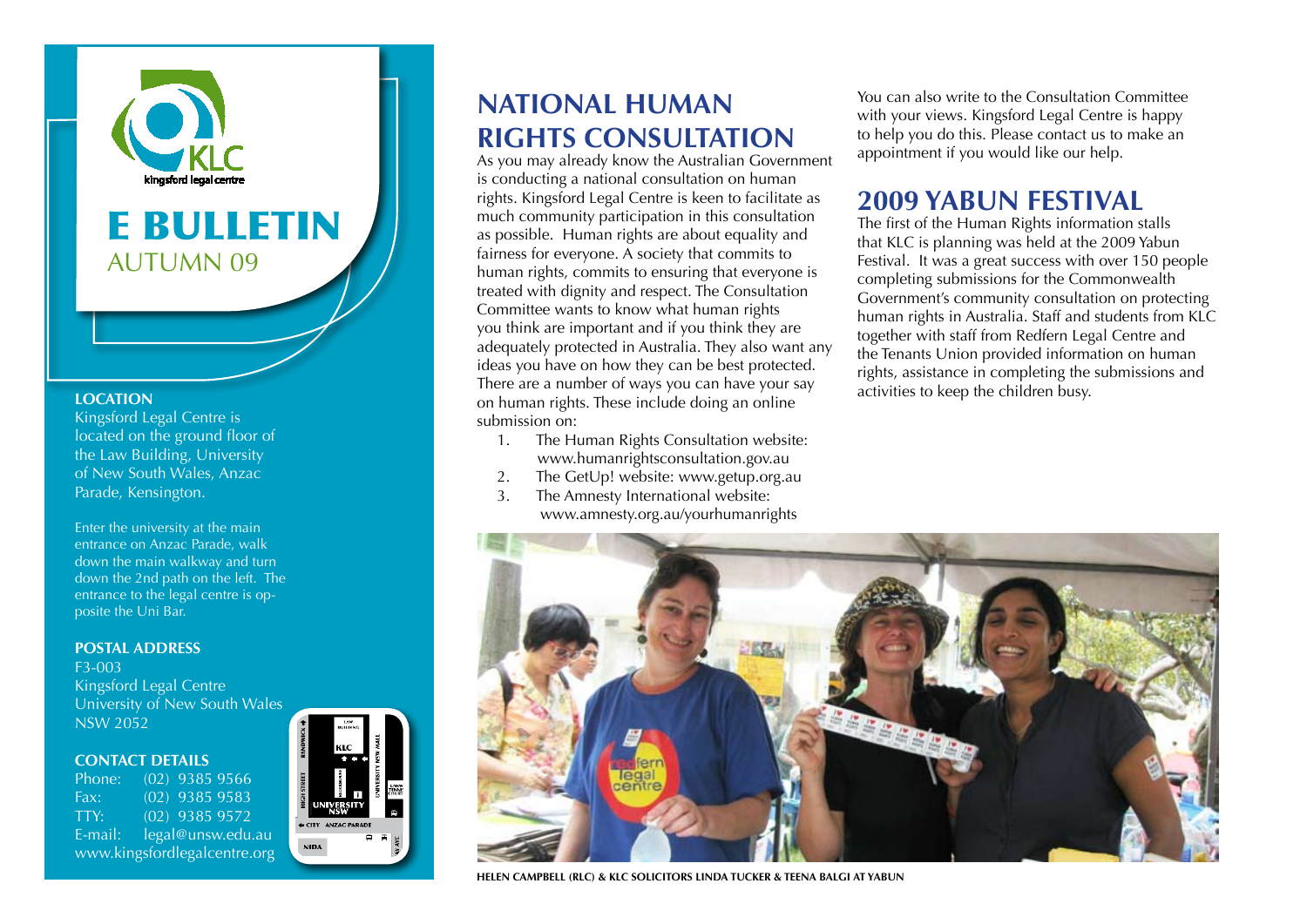## **Human Rights Photo Competition**

In order to promote the Human Rights Consultation and maximize the participation of our community, Kingsford Legal Centre is holding a photo competition and exhibition to illustrate 13 human rights as outlined in the Universal Declaration of Human Rights. There is still time to enter the Competition – entries will be closing on Friday 6 March. If you would like to enter email us at legal@unsw.edu.au for full details.

## **Freedom of Religion Submission**

Kingsford Legal Centre prepared, on behalf of the Combined Community Legal Centres Group (NSW) and with assistance from the Public Interest Advocacy Centre, Women's Legal Services NSW, Inner City Legal Centre and Redfern Legal Centre, a submission to the Australian Human Rights Commission's enquiry into freedom of religion. The submission discussed a number of issues including discrimination and equality, balancing of rights, counter-terrorism laws, and the provision of public services by religious bodies. Please contact us if you would like a copy.

## **Kingsford Legal Centre Aboriginal Advisory Group**

KLC Aboriginal Access Worker, Keith Ball, is seeking local Aboriginal and Torres Strait Islander people, who live, study or work in the Botany and Randwick local government areas to be part of the Kingsford Legal Centre's Aboriginal Advisory Group. This group will

meet every 2 months and will advise and guide the work that I do here at the KLC. If you know of any members of the community that may be interested in being involved, please forward them my contact details on the number listed below or they can email Keith at: **k.ball@unsw.edu.au** Grass roots members are especially encouraged to apply. Keith is available on Mondays, Tuesdays and Thursdays.



**Keith Ball & ex-KLC student Shana Krishnan**

### **2008 GAJE Conference**

In December Shirley Southgate and Anna Hartree attended the Global Alliance for Justice Education (GAJE) conference in Manila. They, together with Anna Copeland from SCALES legal centre in Perth, presented a workshop on initiatives at both centres which are designed to address access to justice while also providing students with a transformative educational experience. The conference showcased many innovative programs for the teaching of law students including programs where law students provide community education to isolated communities. The conference also provided Anna

Hartree with the opportunity to visit a farming community south of Manila where the validity of the villager's title to their land is being challenged by a large multinational corporation. Shirley had the opportunity to visit Tondo Vistas housing project, which was built to house people who had formerly lived and worked on the "Smokey Mountain" rubbish dump. UniFem, and the local Gabriella Women's organisation hosted the visit, and detailed the pressure and intimidation community workers faced when advocating for the rights of the urban poor.

## **Employment Clinic**

*Smith v Paddington Osteopathic Centre [*2009] NSWIRComm 1003

The clinic had a recent success in an unfair dismissal matter in the NSW Industrial Relations Commission. Angela Smith came to the clinic last year after she was dismissed from her position of 17 years at Paddington Osteopathic Centre. The case was notable as Ms Smith was dismissed when she was caught up in her employer's custody battle with his ex-partner, Deborah Limb over a dog. Ms Smith would regularly take the  $\log - \text{J}$  ordy – to a Paddington cafe where Ms Limb could see the dog over the lunch break. When Ms Limb told Ms Smith she would be taking the dog home overnight and she had a letter from her solicitor in support, Ms Smith felt she had no choice but to hand over the dog. On return to work, Ms Smith was told by the employer she had betrayed him and told to get out of the centre. In his judgment, Commissioner Cambridge upheld the application as he agreed with our argument that the employment contract had clearly been terminated by the employer's outburst on the day the dog was handed over as well as his ongoing belief that Ms Smith had betrayed him.

The clinic has also been busy with a number of unfair dismissal and discrimination conciliations over the past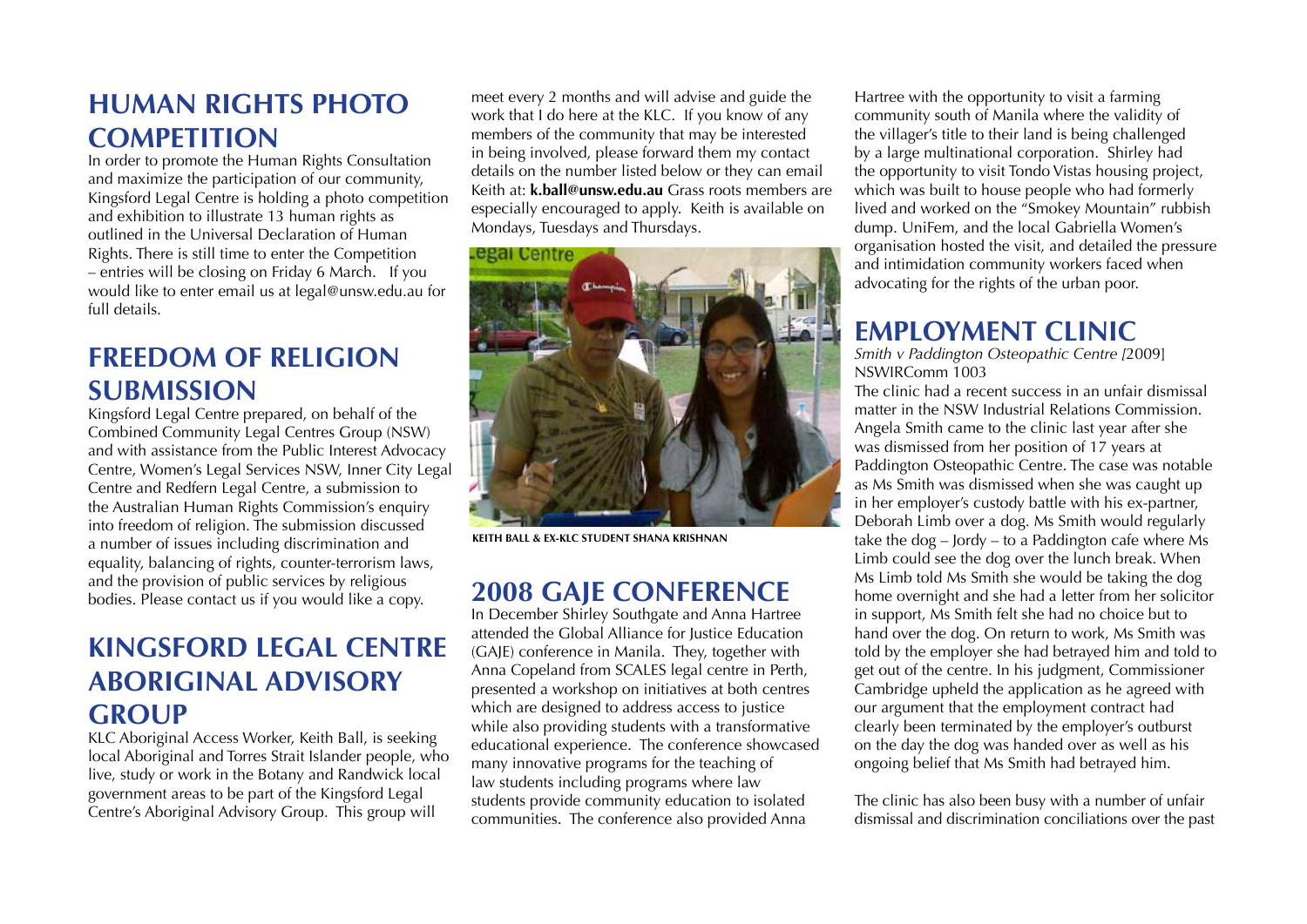couple of months. We promptly settled one application to the Australian Industrial Relations Commission in which our client had been bullied at work but was then dismissed when he became involved in an altercation with a colleague who had targeted him in the past. The matter settled on good terms for our client and he was very happy with the outcome.

Another matter which went to hearing last December over four days took an unusual turn when the parties were ordered back to conciliation after the hearing had ended. Our client had worked as a detention officer and was terminated over a number of alleged incidents in the workplace. We had argued both that the claims regarding the incidents were not substantiated and the procedure followed was manifestly inadequate given the termination occurred more than eight months after the main incidents were alleged to have occurred. While our client had hoped for reinstatement he was in a new permanent position and it was unlikely that this would be ordered. The matter settled quickly at conciliation.

### **Cases: Fine Matter**

Our client has schizoaffective disorder, which was left untreated for a number of years. During periods of illness, however, he had accrued a number of parking and speeding fines, which had progressed to enforcement orders. He had paid them, borrowing money from family and friends, but as he was unemployed due to his illness, he couldn't pay the money back, and it was hindering his health. He has been getting regular treatment and support for the past year, however, and could demonstrate improvements in his behavior and his understanding of his actions.

 We applied for the fines to be annulled. 3 of the fines were withdrawn entirely, and 4 were sent back to court for hearing, and we appeared for him in court. We successfully had 3 of the fines waived, and

1 reduced to \$70, under s32 of the *Mental Health (Criminal Procedure) Act*. As he had already paid the fines, the SDRO then sent the money back to the client which made him very happy with the outcome!

## **KLC STAFF, VOLUNTEER, STUDENT NEWS**

**Legendary KLC Volunteer Margaret Faux Moves On** Margaret Faux has been one of KLC's longest serving volunteers, having attended for her Tuesday night session for over 10 years. Margaret has decided not to continue on our volunteer roster in 2009. We want to thank Margaret for her amazing commitment to our Centre and our clients over those 10 years. Her professionalism, knowledge and hard work will be greatly missed and we want to wish her and her family all the very best for the future. Thanks Margaret!

## **KLC Director Anna Cody returns**

Being on study leave in Mexico was a fascinating experience, both for the cultural mix and learning about various non government organizations and how they function. Sydney seems a long way away from that experience but I am enjoying the process of reflecting on that time in a structured way, writing about human rights work with Indigenous organizations and Kingsford Legal Centre's work with students and communities. I also enjoyed visiting a human rights clinic in Buenos Aires Argentina to learn further of some of their challenges and the ways they deal with those. My thanks to the team at Kingsford Legal Centre for working so hard and managing the Centre so efficiently. I can't help but be impressed by the level of output and dedication at the Centre. A special thanks to Shirley Southgate who has been acting in my position while I was on leave.

## **New Freehills Secondee**

Michelle Wibisono started with KLC in early February and will be us with for 8 months. Michelle replaces Lila Oldmeadow who has moved to Canberra to take up a position with the Department of Environment. Welcome Michelle!



**New Freehills Secondee Michelle Wibisono**

## **KLC Solicitor Linda Tucker awarded PhD**

We are delighted to announce that Linda Tucker has been awarded her PhD in law from University of Wollongong for her work on regulation of commercial use of wildlife. Congratulations Linda!